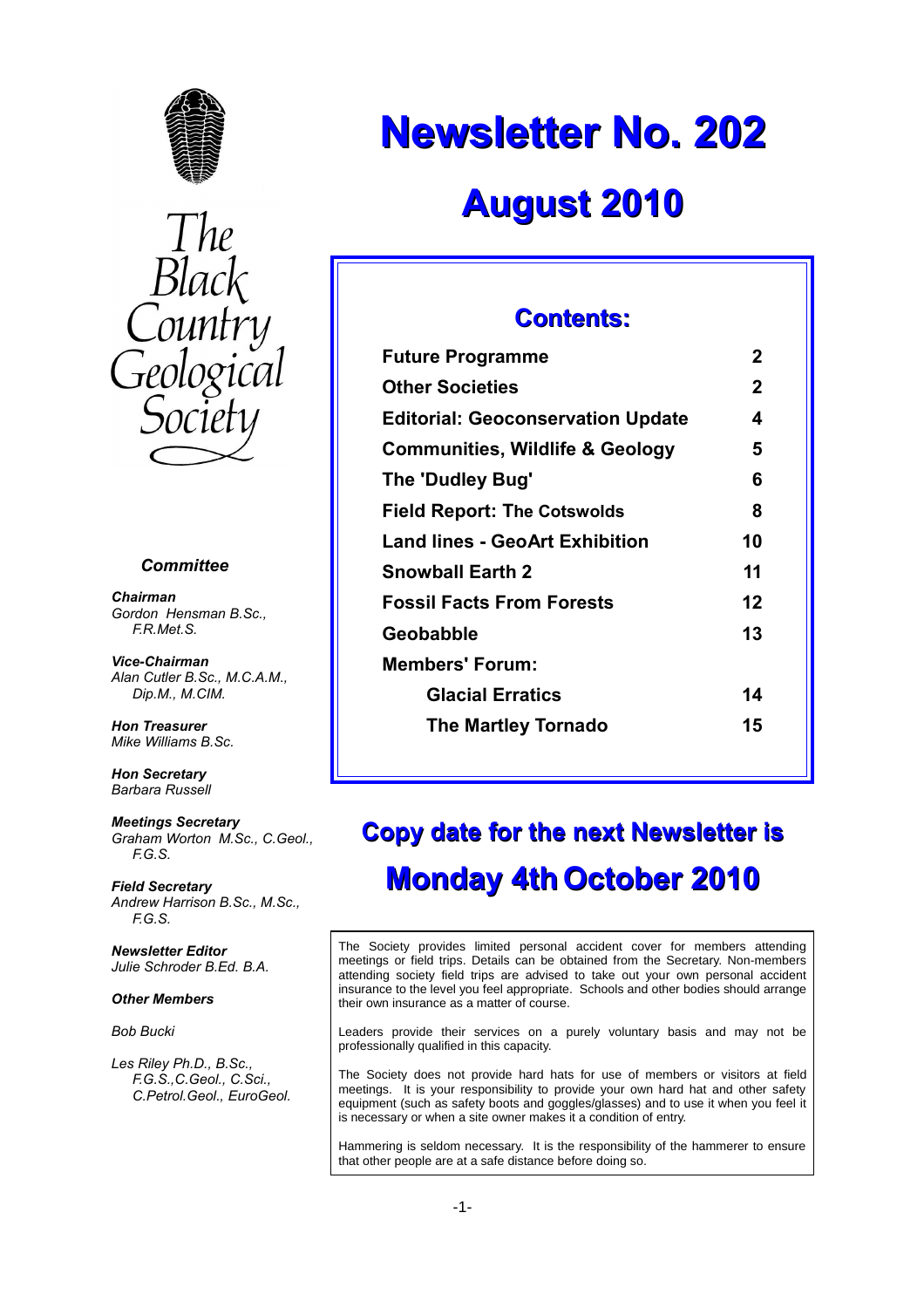## **Future Programme**

## **Lecture meetings are held at Dudley Museum & Art Gallery, St James's Road, Dudley, DY1 1HU. Tel. 01384 815575. 7.30 for 8 o'clock start unless stated otherwise.**

**Those wishing to attend field meetings please contact our Field Secretary, Andy Harrison, mobile: 07973 330706 or email: [andrew\\_harrison@urscorp.com](mailto:andrew_harrison@urscorp.com)**

**Wednesday 18th August (***Field Meeting)* **Evening walk around the Wren's Nest led by Graham Worton.** The walk will start at **7.00 pm** and will last about 2 hours. Meet in the car park of Mons Hill college.

**Sunday 19th September** *(Joint field meeting with the Woolhope Club)* **Martley area led by Dr. Paul Olver (***Postponed from 24th July).* Meet at Martley Village Hall (SO 753 599) at 10.30am. Martley is on the B4197 about 4km north of the A44 (Worcester to Leominster road). If approaching Martley from the south on the B4197, the Village Hall is on the right about 50m after sign at the start of the village. Pub lunch. We will see: the Precambrian/Cambrian basement in Martley Pit, complex folding and faulting of the Silurian successions, and quarries in Martley village where Triassic Sandstones were extracted for building.

**Monday 20th September** *(Indoor Meeting)* **Geological Conservation in the Black Country***.* **Speakers: Alan Cutler and Graham Worton.** They will talk about current projects and opportunities for members to be involved. Further to requests from members to become engaged in active conservation field work, and the timely occurrence of the Wildlife Trust for Birmingham & the Black Country's 'Living Landscapes' project, opportunities for BCGS members to roll up their sleeves and get involved have happened! This meeting will explain the current situation and describe several site projects in which our members might play a part, and which can be tied into field visits before and after the work to see our achievements.

**Monday 25th October** *(Indoor Meeting)* **Is Man's role in Climate Change significant? Speaker: Colin Knipe (Senior Partner, Johnson, Poole & Bloomer).** This meeting will be a geological review of past climates and processes that created them with an eye to understanding what is happening to the climate in our time. The significance of human activities which add  $CO<sub>2</sub>$  to the atmosphere and natural additions of  $CO<sub>2</sub>$  to the atmosphere will be discussed and debated.

**Monday 29th November** *(Indoor Meeting starting at 7.00pm)* **BCGS Members' Evening** and Christmas Social. We are now taking offers of short talks and displays for the meeting. Refreshments will as usual be provided in the convivial atmosphere of the festive season.  *Andy Harrison, Graham Worton*

# **Other Societies**

BCGS members are normally welcome to attend meetings of other societies, but should always check first with the relevant representative. Summarised information for the **next two months** is given in our Newsletter. Further information can be found on individual Society web sites.

## **Woolhope Naturalists' Field Club - Geology Section**

**Sunday 3rd October: Big Pit underground tour and Blorenge Led by Tom Sharpe,** National Museum of Wales. Limited numbers for underground tour. Booking essential.

Guests are welcome, but must take day membership of the Club: £1.00. For further information: contact Sue Hay on 01432 357138, email [svh.gabbros@btinternet.com](mailto:svh.gabbros@btinternet.com) or visit their web site: [www.woolhopeclub.org.uk/Geology\\_Section/default.htm](http://www.woolhopeclub.org.uk/Geology_Section/default.htm)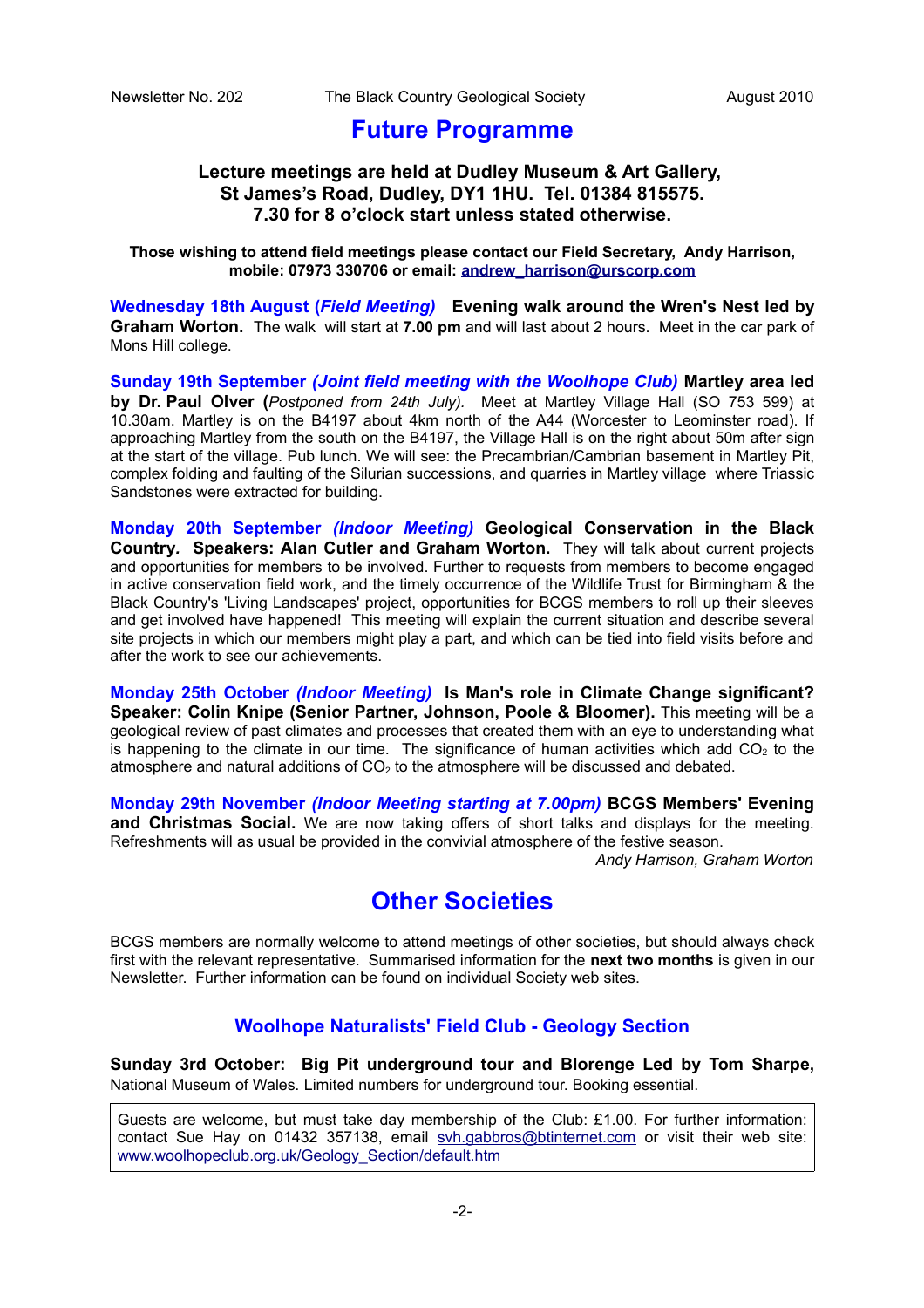## **North Staffordshire Group of the Geologists' Association**

**Tuesday 7th September: A September Evening Trip to the Apedale Gallery Section of the Apedale Mine. Leader: Les Mason.** Those wishing to attend must contact the field secretary, Nick Hulley at either [nicholas.hulley@btinternet.com](mailto:nicholas.hulley@btinternet.com) or 01538 722017 and places will be allocated on a first come/first served basis. NB: there will be a £4 Field Fee charge for this event.

## **Thursday 14th October: The genesis and evolution of sulphate evaporites in the Midlands. Speaker: M. Noel Worley (Saint-Gobain).**

All lectures are held at 7.30 in the School of Earth Sciences and Geography, William Smith Building at Keele University unless otherwise stated. Further information at: [www.esci.keele.ac.uk/nsgga/](http://www.esci.keele.ac.uk/nsgga/)

## **Manchester Geological Association**

**Saturday 4th September: Dovedale led by Jane Michael.** A day trip, this will follow the 9 mile Dovedale Walk (No 7) from Fred Broadhurst's "Rocky Rambles in the Peak District". The first part of the walk climbs up Thorpe Cloud. (Participants not wishing to do this can join the party further on.) On return from Ravens Tor, there is more ascent above the valley (with a low level alternative for this too.)

Anyone wishing to attend must contact Jane Michael in advance to book in. There is no charge for visitors from other societies at lectures or field visits. Jane Michael's email address: [outdoors@mangeolassoc.org.uk](mailto:outdoors@mangeolassoc.org.uk) Further information at:<http://www.mangeolassoc.org.uk/>

## **Shropshire Geological Society**

**Monday 16th August: Rockhop meeting, commencing 18.30pm. Fossil hunting at Lea Quarry led by Chris Rayner.** Walking (half a mile); some rough ground; bring your own refreshment, if required. (Booking to reserve a place and obtain joining instructions from Keith Hotchkiss by email: [kah22@btinternet.com;](mailto:kah22@btinternet.com) telephone: 01694 723 130.)

**Tuesday 21st September: Rockhop meeting, commencing 10.00am. Caer Caradoc led by Peter Toghill.** Looking at the Ordovician. Walking (two miles, starting from Willstone Farm); some rough ground; bring your own refreshment, if required. (Booking to reserve a place and obtain joining instructions from Frank Hay, preferably by email: [frankhay@waitrose.com;](mailto:frankhay@waitrose.com) telephone: 01694 724 723.)

Anyone wishing to attend should telephone the meeting co-ordinator at least 48 hours in advance. A nominal charge is levied for non-members. The Rockhops are primarily intended for beginners. Arrive 15 mins before the start of field trips for admin. Further info at: [www.shropshiregeology.org.uk/](http://www.shropshiregeology.org.uk/)

## **Warwickshire Geological Conservation Group**

**Wednesday 18th August - 6.30pm: Rock Mill & Coton End Quarries led by John Crossling & Ian Fenwick.** Meet SP 3016 6613 (Rock Mill Lane) - Please park in adjacent streets as approaches to Rock Mill are private areas.

**Saturday 4th September: Whittlesey - Cambridgeshire.** This year our joint field trip is being organised by the Geology Section of the Leicester Literary & Philosophical Society.

If you wish to attend contact Ian Fenwick [swift@ianfenwick.f2s.com](mailto:swift@ianfenwick.f2s.com) or 01926-512531.The WGCG mobile phone (0752 7204184) available on the day from 11.00. There is a charge of £2.00 for nonmembers. For further information visit:<http://www.wgcg.co.uk/>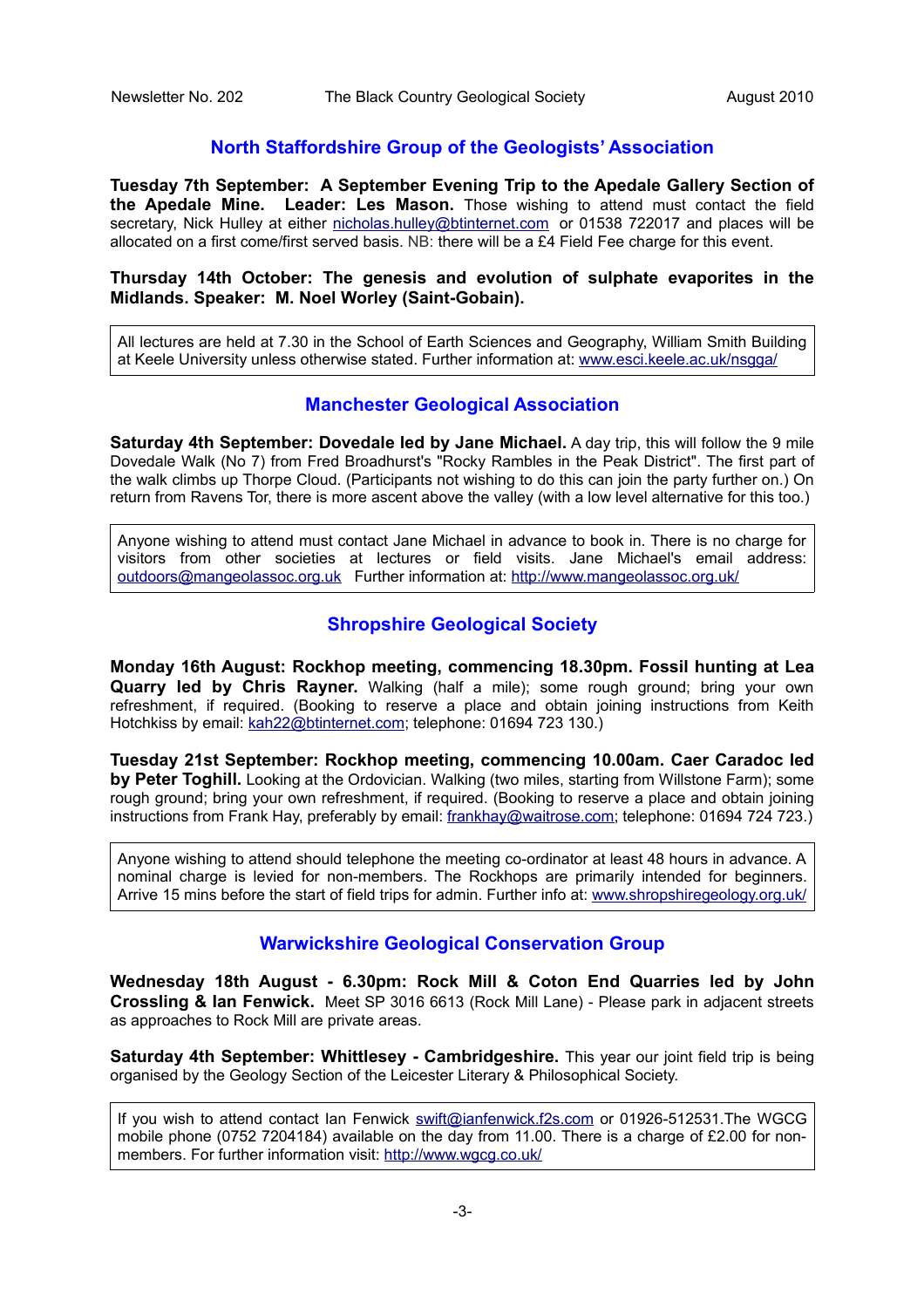## **Mid Wales Geology Club**

### **22nd August: Field trip to View Edge and the Onny Valley Section.**

### **15th September: Talk by Dr. Gareth Owen (CCW) "South Wales Limestones."**

Meetings are held at Plas Dolerw, Milford Road, Newtown, Montgomeryshire, SY16 2EH. Meet at 7.15 for 7.30pm. Further details: Ed. newsletter & Hon Sec: Tony Thorp: Tel. 01686 624820 and 622517 [jathorp@uku.co.uk](mailto:jathorp@uku.co.uk) Web site: [www.mwgeology.uku.co.uk/](http://www.mwgeology.uku.co.uk/)

# **Editorial**

# **Geoconservation - Further Developments**

In my last Editorial I outlined the Society's historical involvement with geoconservation in the Black Country, and gave preliminary details of some forthcoming volunteer opportunities. Things have been moving fast since then. The Moorcroft Wood Nature Reserve is one of 4 geological sites identified for improvement within the 'Black Country Living Landscape Community Involvement Programme'. Julia Morris is the Programme Team Leader and Liaison Officer for Walsall, and has given more details of this programme in the article below. The other sites identified as potential geoconservation projects are Barrow Hill, Saltwells, and Spring Vale Park in Wolverhampton.

Julia is particularly interested in enlisting the help of BCGS members to help with the conservation work at these sites, which will involve some clearance, exposure cleaning, possibly setting up viewing points, and helping with interpretation boards when and where they are required. Detailed Volunteer Information and Enquiry forms are included with this Newsletter for BCGS Members. These can be printed and should be sent to the address on the form. Alternatively, Julia will be happy to send printed copies if required, and copies will available at our Indoor Meeting on 20th September. Please contact Julia Morris or Andy by phone or email if you have any other queries.

I hope that we can collectively make a real success of this. Even if you do not have much spare time, or have problems with transport, put your name forward and the logistics can be worked out when dates for this work have been determined. Be sure to come along to the first Indoor Meeting of the new season on 20th September, when Graham Worton and Alan Cutler will tell us more about this exciting project and provide an opportunity for us to ask questions.

Please note the separate box requesting volunteers for the Wren's Nest. This is a separate project for which you should register your interest with Andy, but Moorcroft Wood, mentioned in the last Newsletter, comes within the wider project outlined above.

I'll look forward to receiving news of your summer holiday geological experiences for the next Members' Forum, and don't forget to enter those summer holiday photographic masterpieces for the 'Dudley Bug' Geo-photo competition! ■

*Julie Schroder*

Please send material for the next Newsletter to:

[julieschroder@blueyonder.co.uk](mailto:julieschroder@blueyonder.co.uk)

**42 Billesley Lane, Moseley, Birmingham, B13 9QS.**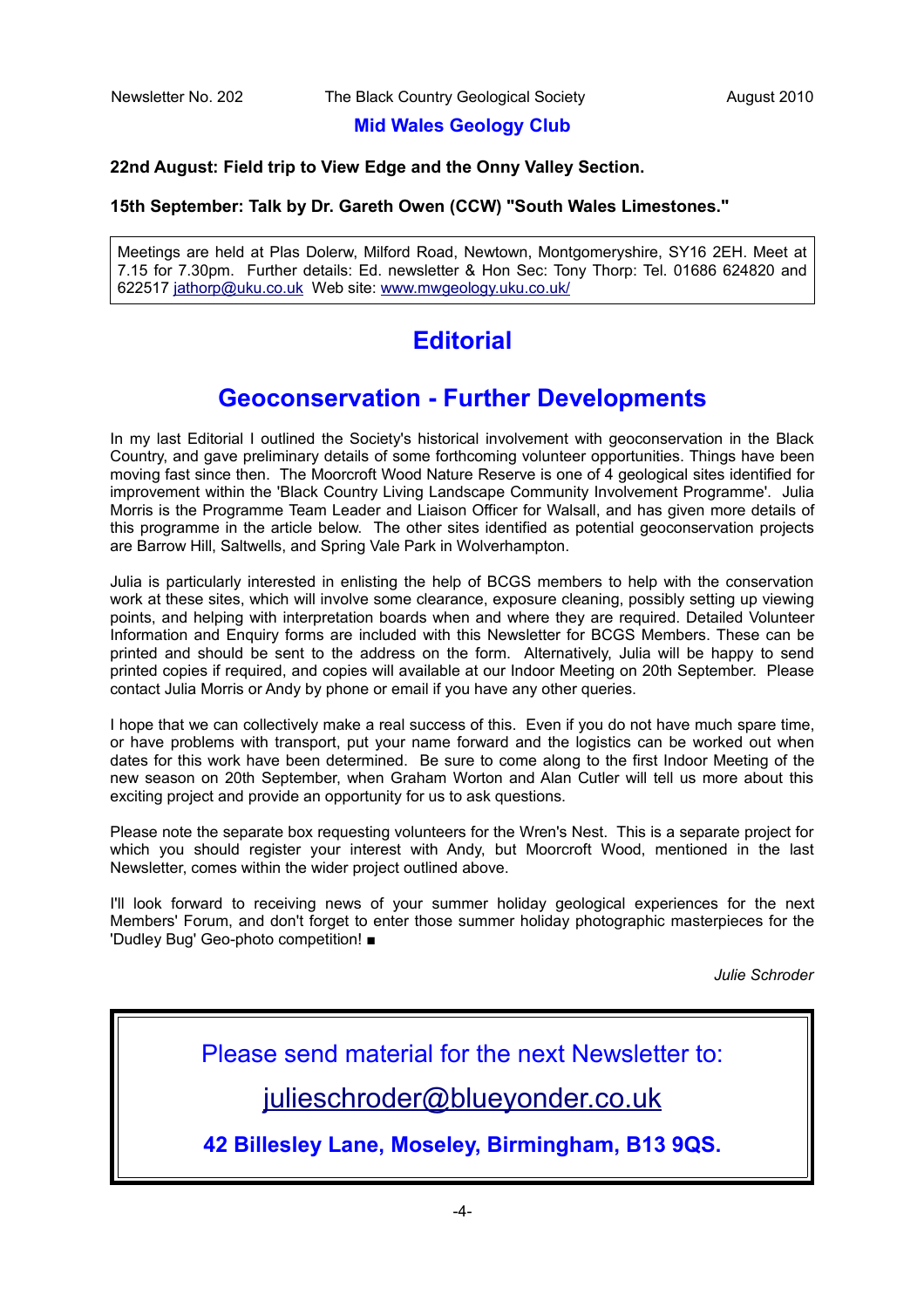## **Bringing Communities and Wildlife Together...**

**Black Country Living Landscape Community Involvement Programme is an exciting new** project that works in partnership with local people and communities across the Black Country to forge new links with their local wildlife sites and green spaces, enabling them to care for and improve local green spaces for people and for wildlife. Black Country Living Landscape Community Involvement Programme has been awarded £442,438 by Natural England as part of its Access to Nature Programme, funded by £25 million from the Big Lottery Fund's Changing Spaces Programme.

Led by the Wildlife Trust for Birmingham and the Black Country, the project offers opportunities for everyone to get actively involved with their environment. The project aims to deliver:

- An improved natural environment
- To build stronger communities
- To promote healthier lifestyles and active volunteering
- To deliver lifelong learning through environmental education
- To highlight the region's geological heritage

Whether you are an individual, community group, business or school, if you want support or advice on environmental or wildlife issues or would like to: create opportunities to get involved with nature; encourage participation with events and activities; or would like help in planning environmental projects; finding funding; resources or volunteers, Black Country Living Landscape Community Involvement Programme will help and support you.

In partnership with the Black Country Geological Society, Black Country Living Landscape Community Involvement Programme is currently planning volunteering opportunities to help improve and maintain geological features. We hope these volunteering days will highlight the region's geological heritage and engage and educate local people about the wealth of geology in the Black Country. If you would like to participate in future volunteering opportunities to help us in protecting and preserving some of the region's geological features please contact Julia Morris (contact details below), Andy Harrison (Andrew Harrison@urscorp.com) or Alan Cutler to find out more.

If you would like further information, would like support or would like to be involved with the project's activities please contact Julia Morris, Black Country Living Landscape Community Involvement Programme Team Leader and Liaison Officer for Walsall on 0121 505 4429 or 07791 070895 or email [Julia.m@bcll.org.uk](mailto:Julia.m@bcll.org.uk) or take a look on the website [www.bcll.org.uk](http://www.bcll.org.uk/) *■*

*(With this Newsletter Members will also receive Volunteer Information and Enquiry forms. See also Editorial above for more information. Ed.)*



## **Volunteers Please!**

**The Wren's Nest** wardens are seeking volunteers to help with maintenance work from late October onwards. The work would involve scrub clearance from rock faces and possibly hedge laying in January 2011. It will involve 3 weekdays in October, November and January.

If you think you can spare time for either of these projects please contact Andy Harrison and state likely availability (weekdays and/or weekends), mob: 07973 330706 or email: [andrew\\_harrison@urscorp.com](mailto:andrew_harrison@urscorp.com)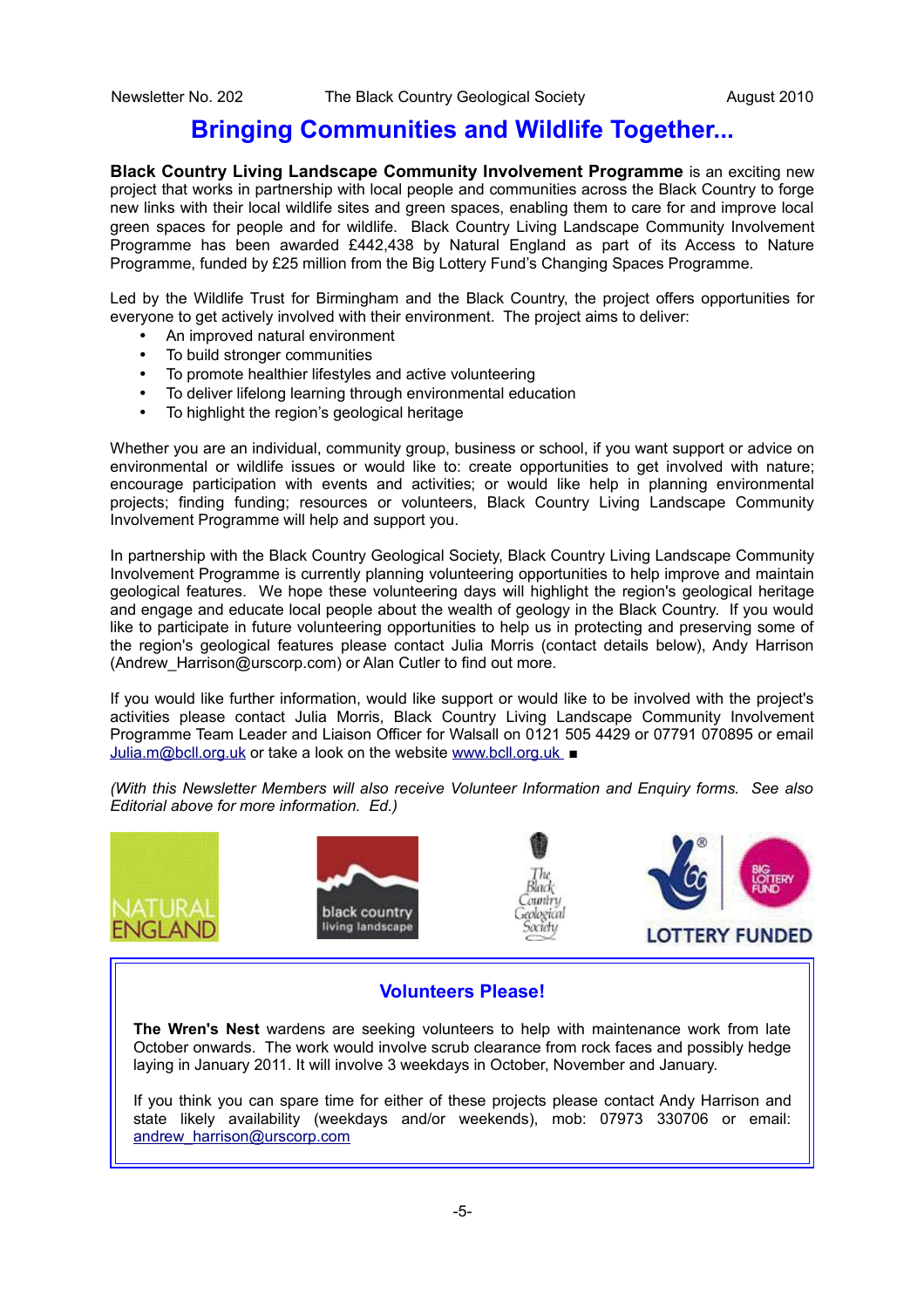# **The Dudley Bug**

## **Welcome**

Hello and welcome to the August issue of the Dudley Bug. It's summer but sadly the weather isn't that great at the moment! For those of you jetting off somewhere exotic, or to those staying a little closer to home and prefer the feel of home rocks below your feet, may we take this opportunity to wish you all a great summer! This issue we are going back to basics and giving you a quick introduction to clastic sediments. We are also giving you a guide on caring for your collections whether it may be a few bits you picked up recently or your large collection in the loft! And finally we welcome back the word search and give you on an update on the 'Dudley Bug Geo-photo Competition!' We hope you enjoy this issue! *Alison and Chris*

## **Clastic Sediments**

Clastic sedimentary rocks are formed by the amalgamation of small fragments of different minerals. Quartz is one of the most common minerals found in clastic sediments. The minerals have come from rocks which have been broken down through the process of weathering. The majority of clastic rocks form under water.

Fine grained clastic sediments make up between 45% and 55% of sedimentary successions. They vary in size from <4µm (clay) to 4-64µm (silt). Mud is a mixture of both clay and silt. Four main rock types make up the fine grained clastic group. These are mudstone, shale, argillite and slate. They are more commonly referred to as 'mudrock' between geologists. These four do have their differences. Mudstone tends to be blocky and non-fissile whereas shale is laminated and fissile (breaks along a plane). Argillite is indurated between shale and mudstone and finally slate is indurated so that it develops a cleavage.

Within a mudrock various structures can form. If the sediment was deposited in a pro-glacial lake then very fine laminations may form known as varves. But laminations can also occur in other, non-glacial environments such as estuaries and flood plains. Quite often a mudrock can have massive structures due to slumping, bioturbation, dewatering and various forms of flow.

The colour of mudrocks can give you a clue to their history. For example a dark grey, almost black mudrock will have a high amount of organic matter within it whereas a mottled grey mudrock may have been affected by bioturbation.

Here in the West Midlands we can pick up strange bits of red, very fine grained rock which has a strange appearance. At first glance it looks like leaves or feeding trails. This is known as cone-in-cone structure. Geologists aren't 100% certain what forms cone-in-cone because it only forms under certain conditions. It is believed that when a fine grained mudrock is put under high amounts of stress it will reach a point when it suddenly deforms. This movement creates small faults which form the strange surface seen on cone-in-cone. Another theory is that calcite grows in its fibrous form and forces the sediment in which it is located out of the way. ■

|                    | Gan you mid the following words? |
|--------------------|----------------------------------|
|                    | Clastic                          |
|                    | Clav                             |
| $\bullet$          | Cone-in-cone                     |
| $\bullet$          | Fine                             |
| $\bullet$          | Grained                          |
| $\bullet$          | Mudrock                          |
|                    | Silt                             |
|                    | Varves                           |
| <b>Dudley Bug!</b> | Answers in the next issue of the |

**Can you find the following words?**

## **Clastic Rock Word Search**

| S | E. | V | R | Α             | V | Т | F |   | M            |
|---|----|---|---|---------------|---|---|---|---|--------------|
| H | S  | V | Y | S             | G |   | Ο | В | U            |
| Α |    | S | G | R             | A |   | N | Е | D            |
| E | Κ  | Α | R | Y             | S | S | B | N | $\mathsf{R}$ |
| P | F  | F | Α | N             | N | V | Α |   | O            |
| O | U  |   | E | G             | R | O | C | F | C            |
|   | C  |   | Α | ${\mathsf S}$ | Т |   | С | O | Κ            |
| C | O  | N | E |               | N | C | Ο | N | E            |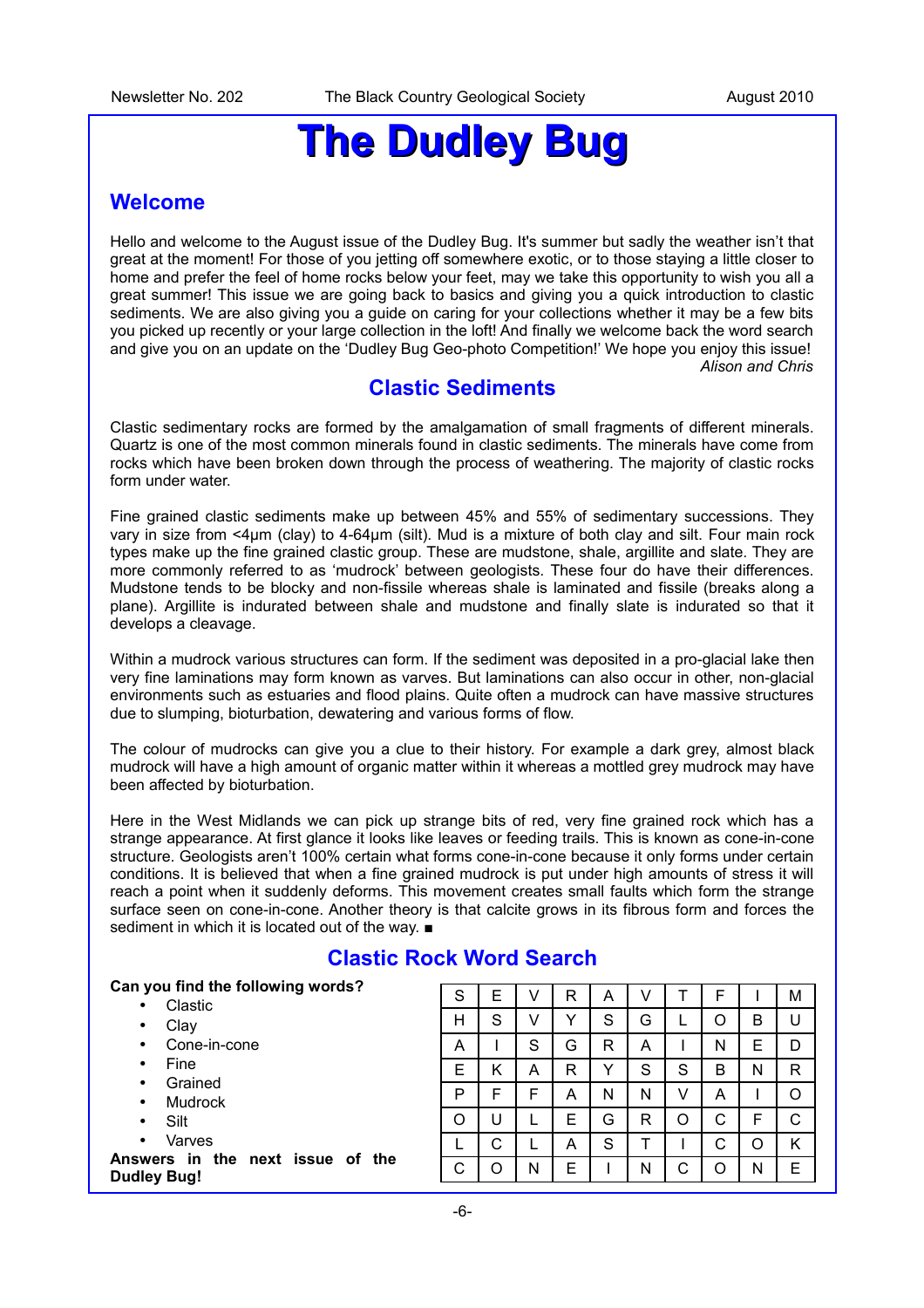## **Caring for Your Collection**

Most of us have probably picked a rock or fossil up from somewhere and never written down where it was from. Well here is a quick 'what to do' guide to caring for your collection, no matter its size.

- 1. Put the specimen in a sealed bag or specimen box. These can be picked up cheaply at craft shops or online.
- 2. Always label the box/bag with what it is and where it came from. It is also useful to put a date of when you found it. If you can give the location a grid reference this is very useful too.
- 3. Inside the box/bag put a small card with the following information on it
	- a. Specimen name e.g. Calymene blumenbachii (trilobite)
	- b. Location e.g. Wrens Nest, Dudley
	- c. Stratigraphy e.g. Much Wenlock Limestone Formation, Nodular Member
	- d. Age e.g. Silurian
	- e. Date collected
	- f. Specimen number (more detail on this below)
- 4. Record in a notebook or if you fancy being a bit more technical use a spreadsheet, the information about the specimen. Again this must include where and when it was found and more importantly what it is. It is also useful to write a brief description so if you were to hand your collection on to someone else or drop your box, you will be able to re-identify your collection and match it to its original box.
- 5. Always give your specimen a number. This will help link your collection to your list on your computer or in your notebook. Mark this specimen number on the specimen using a small line of tip-ex and a black waterproof fine liner pen.
- 6. Always store your collection in a clean, dry environment because humidity can cause your specimens to decay. In particular if you have anything with pyrite it is recommended that you place it in a sealed box with a small pack of silica gel.
- 7. If you have a fossil which is in two halves, wrap the two halves up individually in tissue paper and place them in the same box/bag. This will stop any fragile bits getting broken off.
- 8. If you have something which you aren't sure about, such as what type of brachiopod you have found then there is plenty of help at hand. Dudley Museum & Art Gallery hold regular ID sessions throughout the year. Or take a look at the many guides to rocks fossils and minerals which can be found in the shops at reasonable prices.
- 9. Finally enjoy your collection! ■

## **Photo frenzy! The Dudley Bug Geo-photo Competition!**

This summer we are holding the first ever 'Dudley Bug' photographic competition. The aim is to involve as many members as possible and to see the geological environments as an art form as well as a piece of interesting Earth history. This is open to anyone with a camera, whether it is a compact or something more professional, plus it's open to all abilities. The subject of the photo can be anything geology related.

The rules are:

- The photo must have been taken after the 1st June 2010.
- The photo must have been taken in the UK.
- Entries are limited to two images per person.
- No computer editing is permitted, other than cropping the images or for black and white.
- Judging will be by the front of house staff at Dudley Museum.

The images will be on display before the first indoor meeting in September, and prizes will be awarded to the top three photos. We have already had a couple of entries so get yours in to us as soon as possible.

**Please send your entries to [thedudleybug@hotmail.co.uk](mailto:thedudleybug@hotmail.co.uk) by Monday 13th September 2010 stating your name, photo title, where and when it was taken. GOOD LUCK!**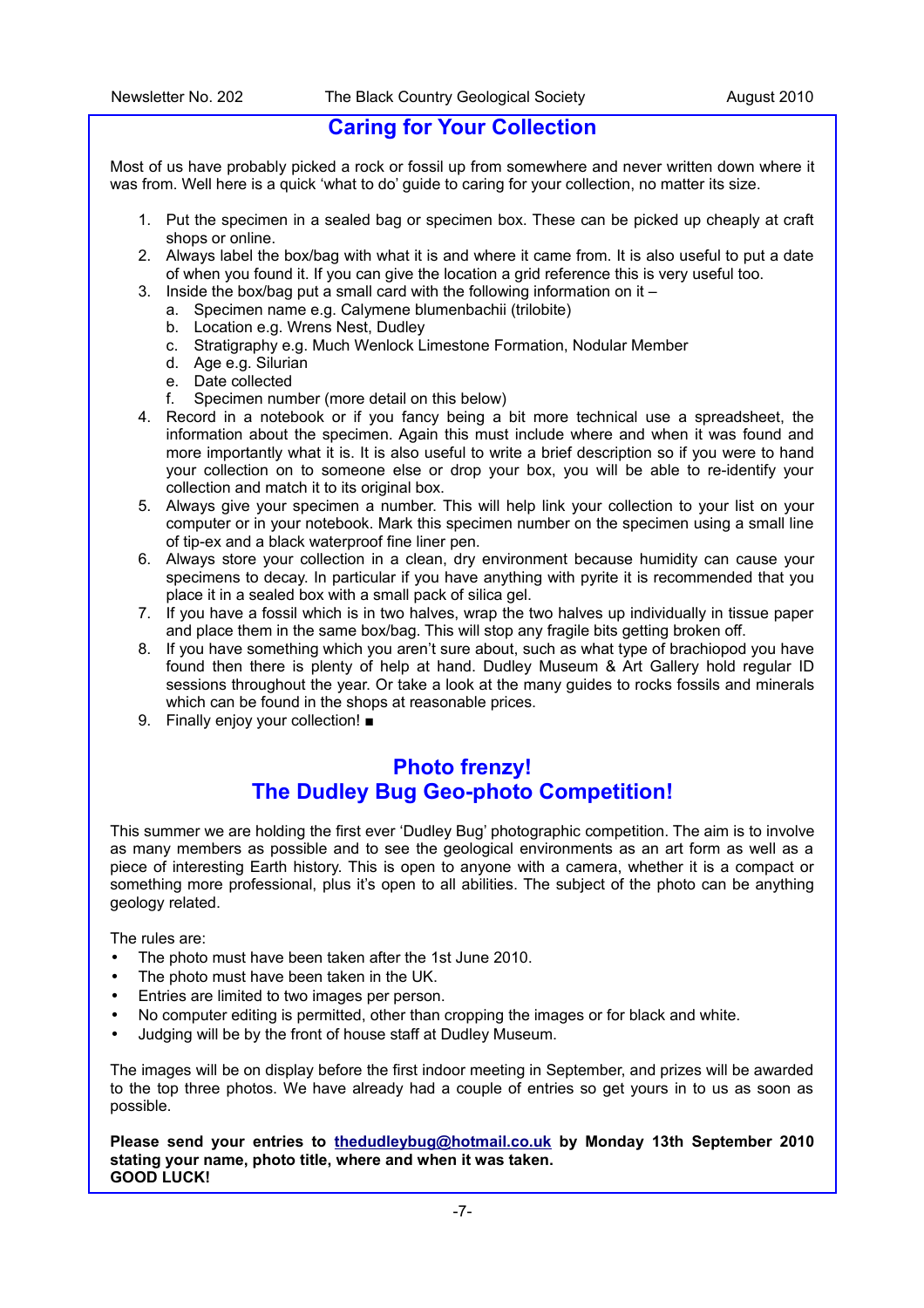## **Field Meeting Report**

**Saturday 24th April:** Field Visit to **the Cotswolds - Cleeve Hill and Cleeve Common**. Led by Dave Owen, Gloucestershire Geoconservation Trust.

This field visit followed the Rural Geology Trail Guide for Cleeve Common, which covers 2.5kms visiting numerous quarries and exposures of Middle Jurassic Aston and Birdlip Limestone Formations. We met Dave Owen at around 10:30am at the start point, a very busy car park, Wickfield Quarry, at Cleeve Hill golf club where he introduced the local geology and the trail guide.

**Wickfield Quarry (Site 1),** exposes the Lower Freestone or Cleeve Cloud Member (Birdlip Limestone Formation), a yellow, orange, white and grey oolitic limestone deposited under tropical shallow marine/shelf conditions where current and wave activity washed ooliths back and forth. Ooliths and the larger related pisoliths are concentric spherical grains of precipitated calcium carbonate around shell fragments, sand grains or, in the case of pisoliths, algae. Deposition, exposure, hardground formation and further deposition gives the limestone its yellow and orange colouration, whilst bleaching makes it white, and exposed surfaces weather hard and grey. Unlike the general shallow, southeastly regional dip of the Cotswolds these beds dip into



*Cross bedding at Cleeve Cloud (Site 8, below)*

the hillside as part of a rotational landslip block at the edge of the Cotswolds escarpment. Landslips are common around the periphery of the Cotswolds, as shown on BGS maps, They result from the erosion of older and softer underlying Lower Jurassic strata, activating old faults and lines of weakness. The Lower Freestone, so named because of an absence of fossils, is easily cut and has been quarried and mined since Roman times. Quarrying reached its height in the mid 19th Century and the rock commonly used as a building and ornamental stone across Gloucestershire and Worcestershire, where yellow village buildings are common, was mined at nearby Winchcombe. It was also used to build much of Cheltenham.

From Wickfield Quarry the trail climbed southwards to the grass and gorse covered summit of Cleeve Hill, which is pock marked by quarries including **Site 2, Grass Grown Quarries**. Here the top of the Lower Freestone is exposed and unconformably overlain by the Harford Member (upper Birdlip Limestone Formation) an orange, calcareous sand indicating slight environmental changes possibly from fluvial deposition or shallowing shallow marine conditions. The unconformity results from the missing Scottsquar Member, and is marked by erosion surfaces and bioturbation from worms within the underlying Lower Freestone. Vertical soil filled grykes cut across bedding. These result from water erosion and infilling during glacial times followed by calcium carbonate cementation and crystallisation.

Next, the trail headed southwest across Cleeve Common to **Site 3 looking westwards** over a deeply incised glacial meltwater valley with Postlip Quarry on the far side. This was also worked for Lower Freestone. The northwest Cotswold escarpment was covered by ice caps during the last Ice Age, with meltwater draining east and westwards eroding deeply incised valleys. West of the Cotswolds the meltwater accumulated behind a wall of ice which blocked the Bristol Channel, and flooded the southern Severn Valley forming a body of water called Lake Harrison. The flood water eventually breached a weak point just north of the Cotswolds allowing it to drain eastwards into the Moreton Gap near Moreton-in-Marsh, where the Vale of Moreton lies. Erosion by ice and water has removed the Cretaceous and Jurassic strata across the region. Current thinking suggests that these strata once continued from the Cotswolds westwards across the Severn Valley, over the Malverns and into Wales. Daylighting springs within the incised valley indicate where the underlying Lower Jurassic strata have also been cut by the glacial meltwater. Cleeve Hill and Common have been common grazing land for centuries. This, along with the golf course, helps conserve the area which is a designated SSSI because of its biodiversity. ►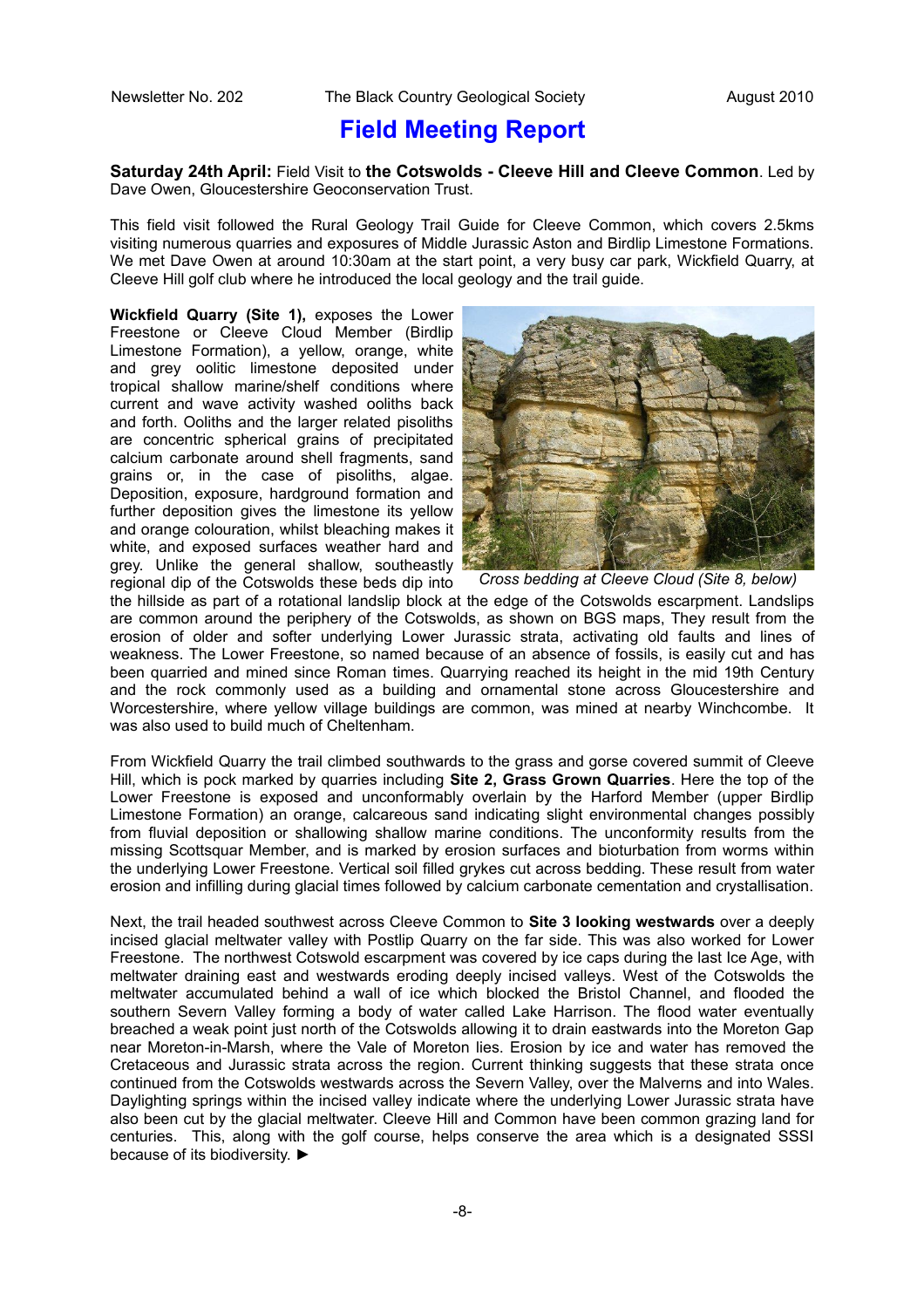

West of Site 3 was Whiteway Cutting, excavated by the Gloucestershire Geoconservation Trust to look at the underlying geology, where exposures of Lower Trigonia Grit (base of Aston Limestone Formation) overlie Snowshill clay and the Harford Member Sands. The Snowshill Clay is grey and rich in microfossils, suggesting lagoonal conditions. The Lower Trigonia Grit is orange/brown and contains abundant brachiopod, echinoid, belemnite and worm burrow fossils and fish/shark teeth, indicative of quiet shallow marine conditions. This unit is hard weathering and used for dry stone walling. On the eastern side of the cutting these units have been downthrown and smeared against the Lower Freestone by one of many roughly east to west trending faults that cross the

*Fossil Bivalve, Lower Trigonia Grit*

Cotswolds, and the fault plane was clearly visible with evidence of slickensides and scratches.

The trail continued due south to **Site 4, Sand Mine Quarry,** where exposures of large, rounded calcareous pillow shaped masses known as 'doggers' occur at the boundary of the Harford Member and underlying Snowshill Clay. Doggers are a post-depositional feature, formed by calcium carbonate precipitation within the sands, through which groundwater has percolated from overlying limestone strata. Similar features also occur within the Lower Jurassic clays. The sands of the Harford Member are pure, fine quartz, and were ideal for glaze in the Staffordshire Pottery Industry during the 18th and 19th Centuries. The sand was carried downhill by donkey to local canals and then transported up to the Potteries.

**Roadstone Quarry, Site 5,** exposes the lower and middle parts of the Aston Limestone Formation the Notgrove Member and underlying Gryphite Member, which overlie the Lower Trigonia Grit. The Gryphite Member is a yellow and grey shelly limestone containing the fossils of *Gryphaea*, hence its name, and worm borings associated with relatively quiet conditions, ideal for colonial growth. The Notgrove Member is a yellow, fine, crystalline, bedded Limestone with few fossils, indicative of more energetic conditions and sifting by wave activity.

**Rolling Bank Quarry, Site 6,** exposes the youngest rocks of the trail from the Rolling Bank and overlying Clypeus Members. Two faults, as seen at the Whitbury Cutting, dropped these rocks against the older Lower Freestone strata, forming a graben. The Rolling Bank Member comprises the Phillipsiana Beds and underlying Bourgetia Beds, which are only exposed at this site. The Phillipsiana Beds comprise orange, yellow and grey, thinly layered, crystalline limestone occasionally interbedded with thin red brown mudstone bands/lenses and contain fossil oysters and worm borings. They were probably deposited by a local small channel feeding shallow marine conditions. The Bourgetia Beds are an orange thickly bedded clastic, fossiliferous limestone. Both units were used in the past for roadstone and possibly dry stone walling. An absence of limekilns in the area suggests that they were never used for industrial purposes. The overlying Clypeus Member is represented by the Upper Trigonia Grit, an orange and yellow, fine to coarse, crystalline shelly limestone, sitting unconformably over the Phillipsiana Beds. This rock was also used for dry stone walling.

After lunch we followed an extension of the trail in a southwards loop along the base of the escarpment to **Site 7, Castle Rock** and **Site 8, Cleeve Cloud,** before returning to the top of the escarpment and back to Wickfield Quarry. Backscars, rotated blocks and landslip lobes line the escarpment. Exposures of Cleeve Cloud and Crickley Members (Birdlip Limestone Formation) are seen along the escarpment and represent the oldest rocks seen on the trail. The Castle Rock backscar associated with the fault seen earlier, had downthrown fine grained oolitic marls against the Lower Freestone and Crickley Members. ►



*Landslips on Cleeve Common Escarpment*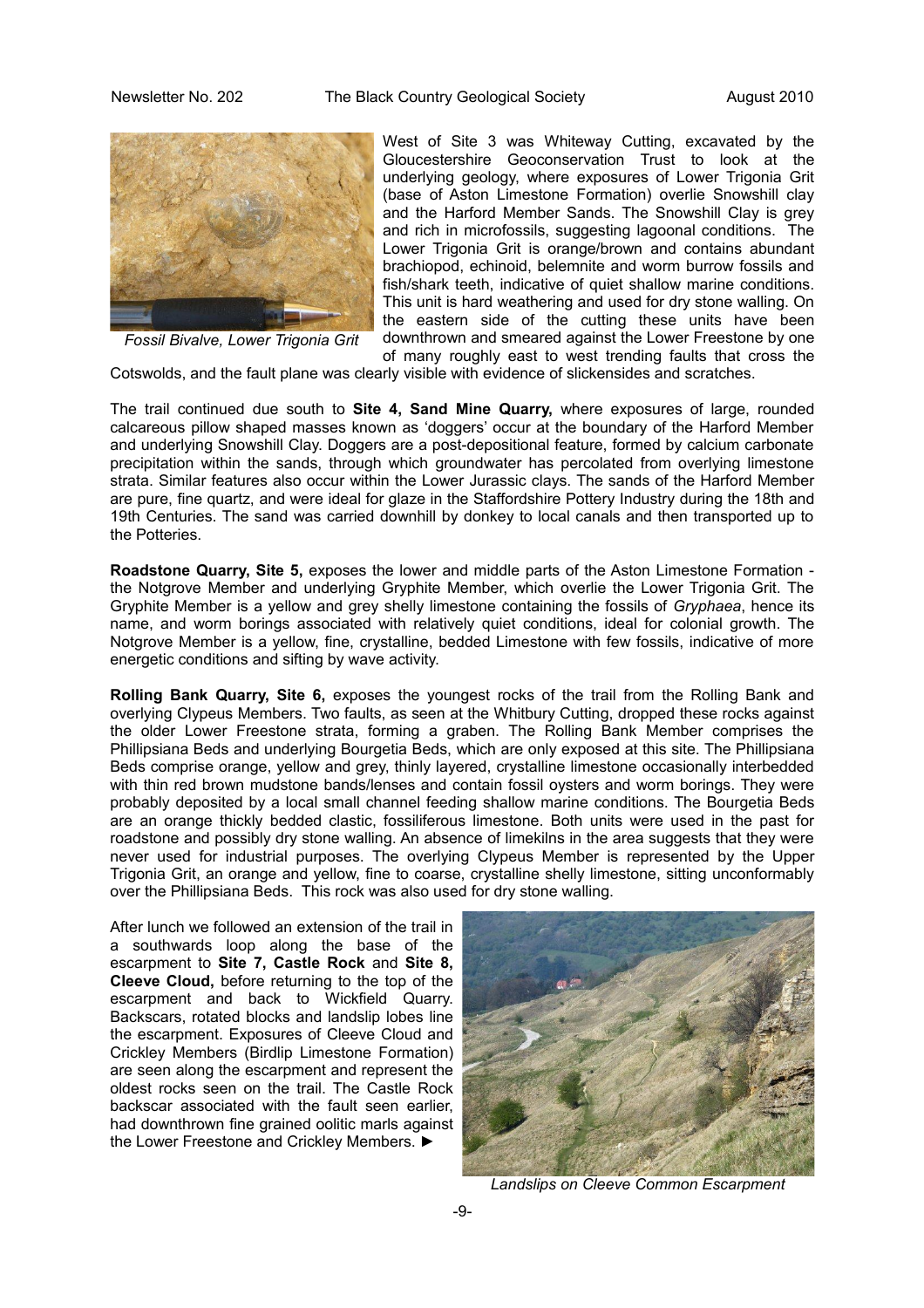#### Newsletter No. 202 The Black Country Geological Society August 2010

At Cleeve Cloud, Lower Freestone is exposed overlying Pea Grit (Upper Crickley Member), with cross beds of sub-marine oolitic dunes indicating shallow shelf conditions with associated tidal and wave activity. This exposure, a large landslip backscar, also shows tension cracks and washed out gullies. Looking westwards across the hazy Severn Valley towards May Hill the landscape is underlain by Lower Jurassic clays and Triassic Mercia Mudstone, represented by a ridge of Arden Sandstone. Further along the escarpment the final exposure was the base of the fossiliferous Crickley Member resting on Lower Jurassic grey clayey sand. We returned to the top of Cleeve Common via a steeply sloping path up through a tension crack opened up by ground movements, before following the top of the escarpment back across the golf course to Wickfield Quarry.

I would like to thank Dave for another very interesting trip and look forward to the next one. ■

*Andy Harrison*



**Land lines - GeoArt Exhibition**

*Land lines,* Sue Halstead's exhibition of paintings based on the geology of Dudley, is still on at Dudley Museum and Art Gallery until the 19th September. *Land lines* features paintings inspired by visits to the Wren's Nest Nature Reserve and the caverns underneath the town.

Sue grew up in and around Matlock, on the edge of the Peak District, and has been fascinated with rocks and fossils all of her life. "As a child, I walked past caves and cliff faces everyday on my way home from school. That landscape has become part of my identity. I am interested in how landscape and geology shape our lives".

Visits to the Wren's Nest began as the bid to win the Peoples' Millions got under way

back in 2007, with the

aim of turning the site into a visitor attraction. "I had heard about the bid, and went just out of curiosity. I was amazed at what I found there. The dramatic landscape and the sheer number of fossils, some of them so tiny and detailed, inspired me straight away. I began thinking about what else might be under there".

The *Land lines* paintings are the result*.* Many show crosssections of the earth underneath Dudley, and Sue has also been inspired by geological maps and diagrams in her interpretations of the strata in the rock. Trained as a textiles designer, the paintings also reflect Sue's interest in the subtle colours, patterns and textures of the rocks. Sue now teaches Textiles Design at King Edward VI College in Stourbridge.

Sue will be working in the gallery during the Fossil Identification day on 18th August, when she will be available to talk about her work. She also offers a range of greetings cards and limited edition prints of her paintings.



For more info see [www.suehalstead.co.uk](http://www.suehalstead.co.uk/) or e-mail [suehalstead@hotmail.co.uk](mailto:suehalstead@hotmail.co.uk) ■

## Have a look at our website at: **[www.bcgs.info](http://www.bcgs.info/)**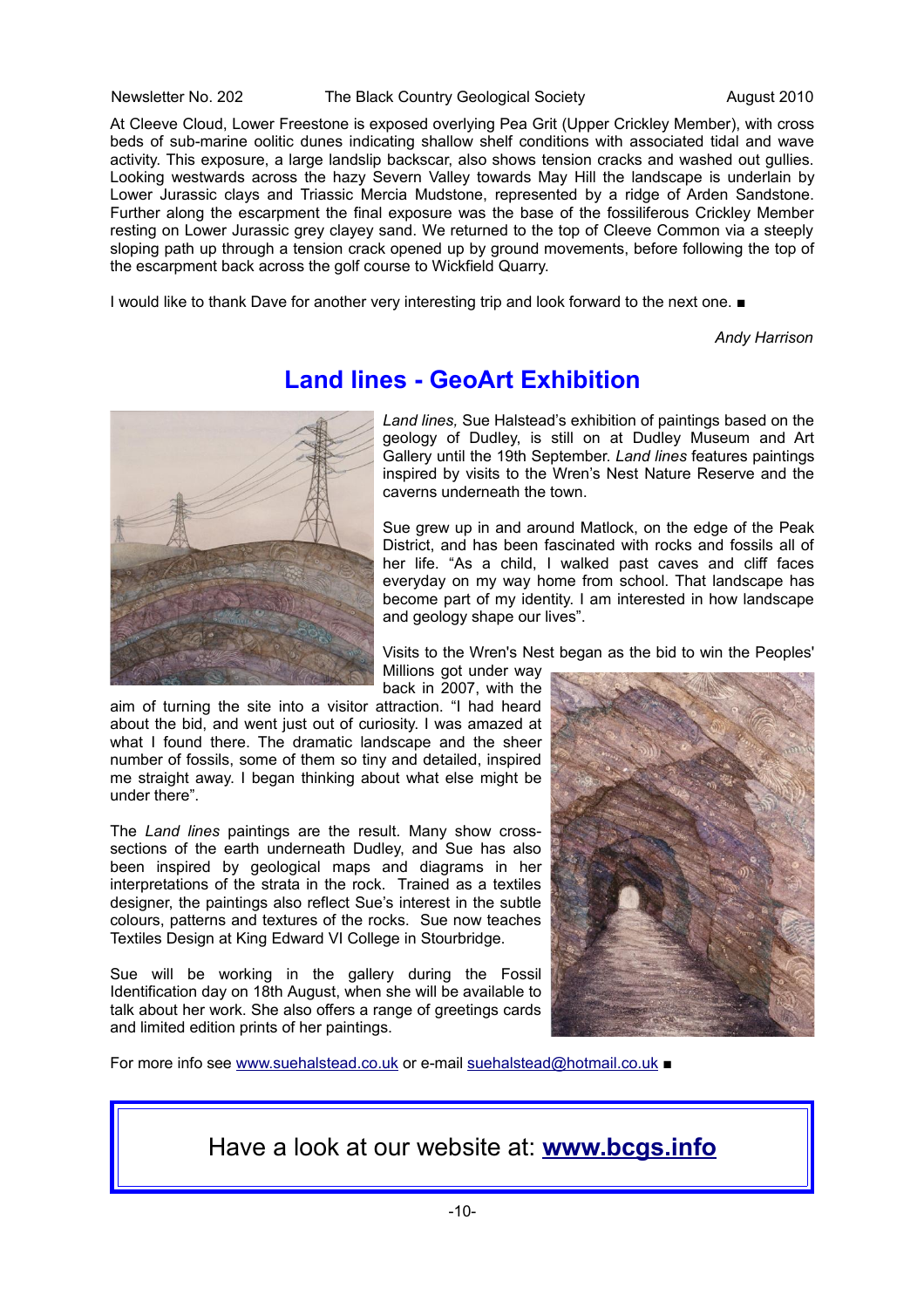## **Snowball Earth 2 - the alternative views**

In the last Newsletter I outlined the evidence put forward for a worldwide glaciation in the Neoproterozoic, supported by geophysical and geochemical evidence. However, as with all groundbreaking developments, other geologists look at the exposures and geophysical data and come to rather different conclusions.

The basis of the idea is generated by the Neoproterozoic diamictites which have been described as being glacial tillites, but others believe them to be the results of mass flow, turbidites and even volcanic lahars. There is no denying that there was an extensive glaciation at the time, and the evidence of striated pavements and boulders cannot be explained in any other way, but this does not mean that the glaciation was worldwide. The Port Askaig formation in Scotland has been interpreted in two different ways by different geologists; glacial and sub-aqueous mass flow.

The palaeomagnetic data which fixes the position of these rocks in tropical areas is also questioned. Igneous rocks may give a palaeomagnetic direction as they cool through the Curie point, which is over 500°C. If in any subsequent tectonic activity the rock is heated above the Curie point, this initial direction may be lost and replaced by a more recent direction. We are also dealing with the Earth over 570mya; can we be sure that the magnetic field was the same as today, a dipole close to the axis of rotation? The core would have been hotter, which may have led to multiple poles. The further we go back in geological time the more difficult it becomes to interpret the behaviour of the Earth. The Earth's tilt could have been considerably more than now, and as has been pointed out, if the tilt was more than 45°, the tropics would be less exposed to insolation than the poles and so more prone to glaciation.

The geophysics of the dating has also been questioned; minerals containing uranium that decays into lead are used, mainly in the mineral zircon. But diamictites do not contain these minerals and so geologists use suitable igneous rocks found in the same sequence, often volcanic ash. Snowball Earth demands synchronised ice cover, but the dating could better match multiple glaciations spread over time. There is no denying that this was a time of severe glaciation, but it is argued that there is a great deal of evidence for moving and floating ice, striated boulders and surfaces, and dropstones for example. The phrase 'slushball Earth' has been used.

Rodinia, the ancient super-continent, is the key to the alternative model. The glaciation(s) occurred at a time when this landmass was breaking up by rifting. This would create big fault scarps, with unstable areas and down-slope mass movement giving the diamictites, turbidites and other sedimentary rocks deposited under water. The rifting would also give large uplifted blocks which would be high enough, and so cold enough to give more local glaciations, and so the glacial sediments and structures are neatly explained. This happens even now, to a lesser extent, in high tropical regions. The rifting would not all happen simultaneously, and so the problem of the exact timing of the events is overcome.



This debate will be resolved as more research is carried out, hypotheses tested, and as geophysical and geochemical techniques develop. But the Snowball Earth controversy illustrates one of the attractions of studying geology. We do not know all the answers; our knowledge expands and ideas adapt, and every so often there is a big shift in our interpretation and knowledge that causes tremors in the established understanding of the subject. ■

#### *Sources and references*

There are some good sites on the internet covering the topic:

[www.snowballearth.org](http://www.snowballearth.org/) has a comprehensive explanation of the main theory. The BBC put out a very good Horizon programme in 2001 and this can be followed up on [www.bbc.co.uk/science](http://www.bbc.co.uk/science) following links to Horizon. They also have an interesting news item from 2001, about the Port Askaig tillite on <http://news.bbc.co.uk/1/scotland>and follow links to snowball Earth related items. ►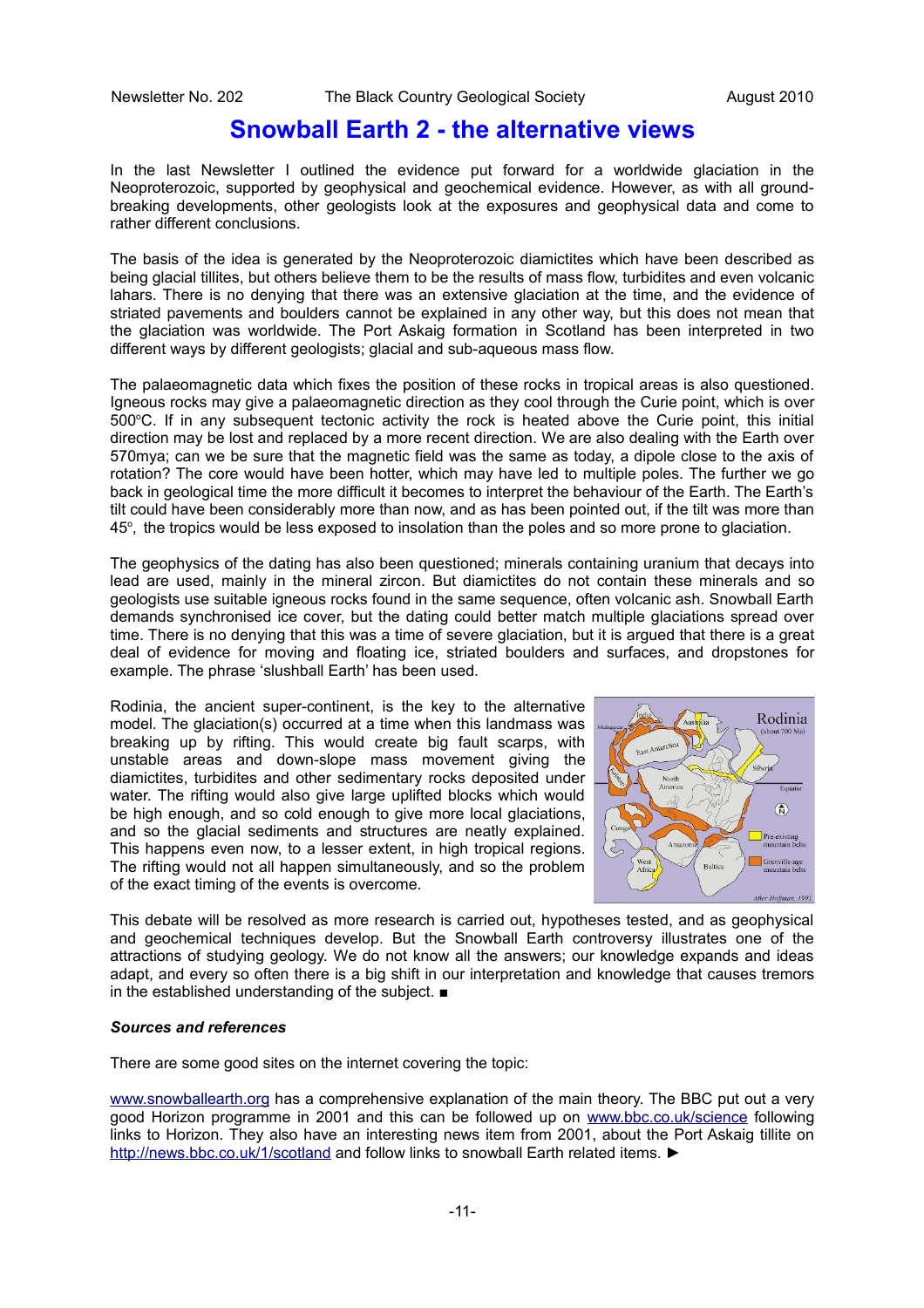The academic papers concerning the topic are:

#### **Proposing snowball Earth:**

Paul F. Hoffman and Daniel P. Schrag: *The snowball Earth hypothesis: testing the limits of global change. (*In Terra Nova, 14, 129-155, 2002)

#### **Questioning snowball Earth:**

Nick Eyles: *Glacio-epochs and the supercontinent cycle after ~3.0 Ga: Tectonic boundary conditions for glaciation. (*In Palaeogeography, Palaeoclimatology, Palaeoecology 258 (2008) 89-129)

#### **For a very good overview:**

Ian J. Fairchild and Martin J Kennedy: *Neoproterozoic glaciation in the Earth System. (*In Journal of the Geological Society, London, Vol. 164, 2007, pp. 895-921.)

Ian Fairchild's research on this topic can be seen on the University of Birmingham web site; Schools and Departments  $\rightarrow$  Geography, Earth and Environmental Sciences  $\rightarrow$  Staff.

*Bill Groves*

# **Further Fine Fossil Facts From Forests**

Following my article in Newsletter 200 for April 2010, I have discovered a few more interesting features concerning the three trees which were first known from their fossils.

#### **Ginkgo Biloba**

Fossilised parts of this tree have been found in coal seams dating from 250mya. There were quite a few other members of the ginkgo family, but ginkgo biloba is the sole survivor. It is unique in the way it reproduces. Fertilisation is effected by free swimming male sperm which reach the ovules through a film of water. This is the reproductive habit of modern ferns, but it occurs in no other known tree. This raises some interesting questions, as male and female flowers grow on separate trees, so how does the sperm reach the female flower? I need to do some more research into this interesting problem.

The tree survived for centuries by cultivation in temple gardens in China. Its generic name ginkgo is said to be derived from the Chinese "xinkuo", meaning the "silver fruit" that the tree sometimes bears. Incidentally, on a recent visit to Dartmouth I noticed a fine specimen in the park in the centre of the town. There is also another in the grounds of Haden Hill House, Beauty Bank, Old Hill, as well as my small sapling.

#### **Metasequoia Glyptostroboides,** or **Dawn Redwood**

Until 1941, the dawn redwood was known to scientists only from fossil remains, and was believed to have been extinct since the Pliocene era, which ended about 2 mya. Chinese botanists discovered many specimens in Hupei and Szechwan Provinces. In 1948 seeds were collected from a natural and planted stand of about 1000 trees in the Shui-Sha valley in Hupei Province and sent to botanical gardens and arboreta all over the world. It can be reproduced easily from cuttings, so it is widely distributed in Britain except for Scotland where summers are too cold. The bark is pale orange-brown peeling off in brown plates or fibres. The trees come into leaf in early May. The leaves are straight or sickle shaped, about 10-35mm long, bluish green above, ashy green beneath and they turn red in autumn before leaf fall.

Incidentally, its near relative, the Swamp cypress (Taxodium distichum) grew in Britain 2mya ago, as traces of it have been found in rocks near Bournemouth. ►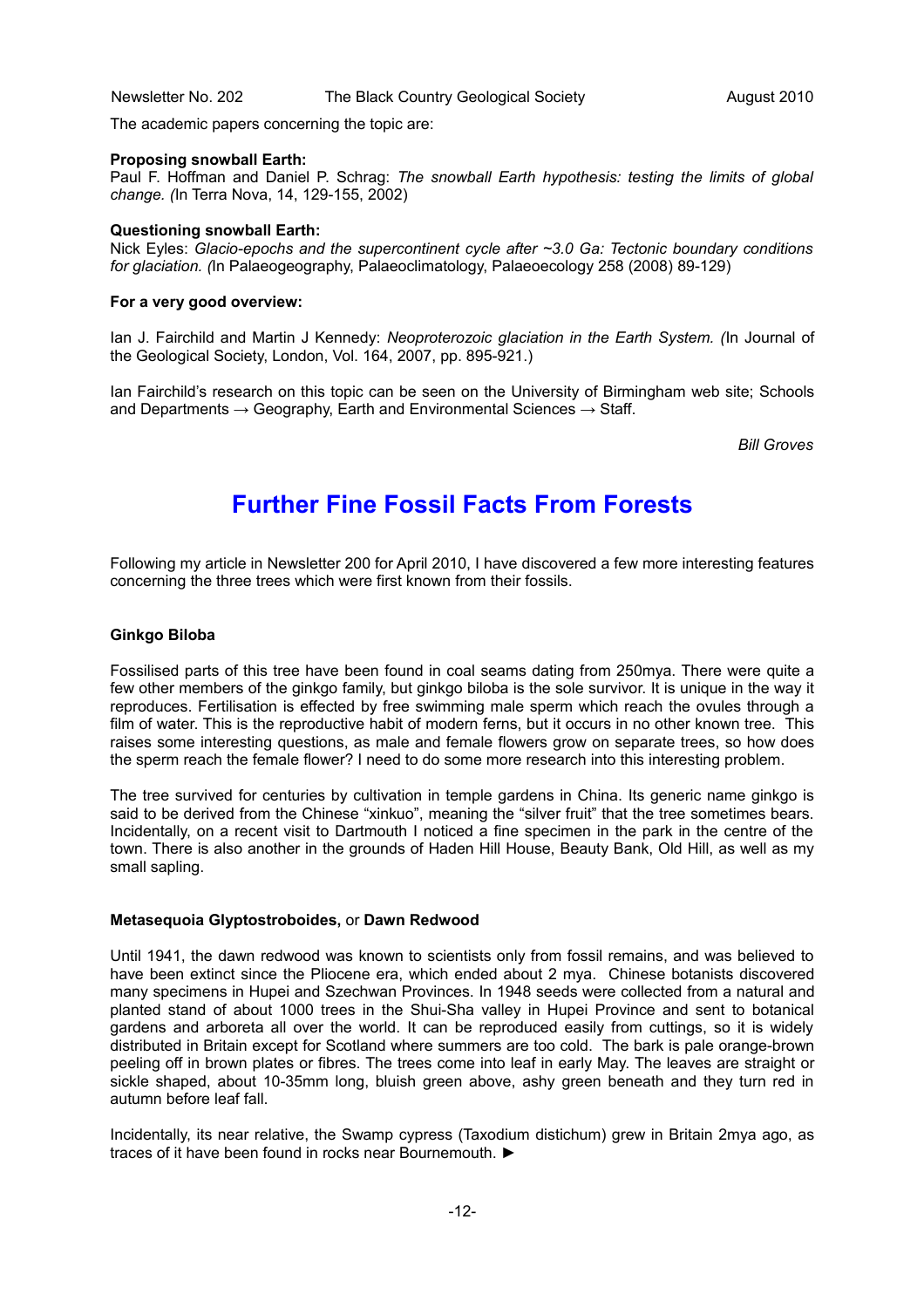Newsletter No. 202 The Black Country Geological Society August 2010

#### **Wollemi Pine**

Now for the good news! Guess what! There is a wine called Wollemi. It is a cabernet shiraz and comes from south-eastern Australia. It is "full of lovely blackcurrant and plum fruit flavours that are complemented by a hint of spice. A smooth medium bodied wine that is a great accompaniment to spaghetti bolognese, or peppered steak." Alcoholic content is 13.5% by volume. Sainsbury's 'ave it!

On the label: "The Wollemi Pine (pronounced Woll-em-i), is one of the world's oldest and rarest trees. Thought to be extinct, it was rediscovered in Australia in 1994." ■

*Gordon Hensman*

# **Geobabble**

As we get older we notice how the language we use, both technical and everyday, evolves and changes; I still find myself referring to the radio as the 'wireless'. Geological terms also change, quite rightly, as knowledge and techniques develop. I learnt my basic geology in the late fifties and early sixties and I first visited the Wren's Nest in 1961 as part of a University field trip. I wondered what a report on that visit would look like, if I had been asked to write one: Perhaps something like this:- (*Words and phrases in italics have now been changed or re-interpreted.)*

Visited the Wren's Nest in Dudley, a classic locality for the *Dudley* or *Wenlock Limestone.* This rock of Silurian age sits between the *Wenlock Shale* below and the *Lower Ludlow Shale* above. It is a crystalline limestone, unlike the Chalk. When looked at under a microscope we see good calcite crystals in the *Dudley Limestone,* whereas the Chalk is mostly *a fine grained calcite mud with occasional fossils .*The limestones in Dudley are world famous for their fossils, particularly trilobites, *a type of Crustacean,* and Calymene blumenbachi is a symbol of the town, usually called the *"Dudley Locust".* Corals are abundant; this was once a coral reef, and my favourite is the big, rugose cup coral, *Omphyma.* There are also many *sea mats,* now called Bryozoa.

The beds are folded into a sharp anticline by great earth movements in the Devonian. The mechanism for such great pressures to fold and fault rocks is not entirely clear, although there are some interesting theories developing. One is *that as the Earth cooled down it contracted* and so the crust has folded, like the wrinkles on the skin of an old apple. Alternatively it may have something to do with continental drift, *as the continents slowly move across the ocean floor.*

From Dudley we travelled westward to Church Stretton, and to the Long Mynd which is of *Pre-*

*Cambrian* age. The Cambrian started *600 million years ago,* and rocks older than this *contain no fossils and are devoid of life,* although recently there have been some peculiar marks found in *Pre-Cambrian* rocks, in particular a leaf like structure found in the rocks of Charnwood forest. From a viewpoint we could look westward, across the Church Stretton Fault and after it the Welsh Basin or Lower Palaeozoic *Geosyncline.* A geosyncline is a basin of thick sedimentary rocks deposited in deep seas, so they are mostly muds and shales. Graptolites can be found in graptolitic shale. If we travelled further ►



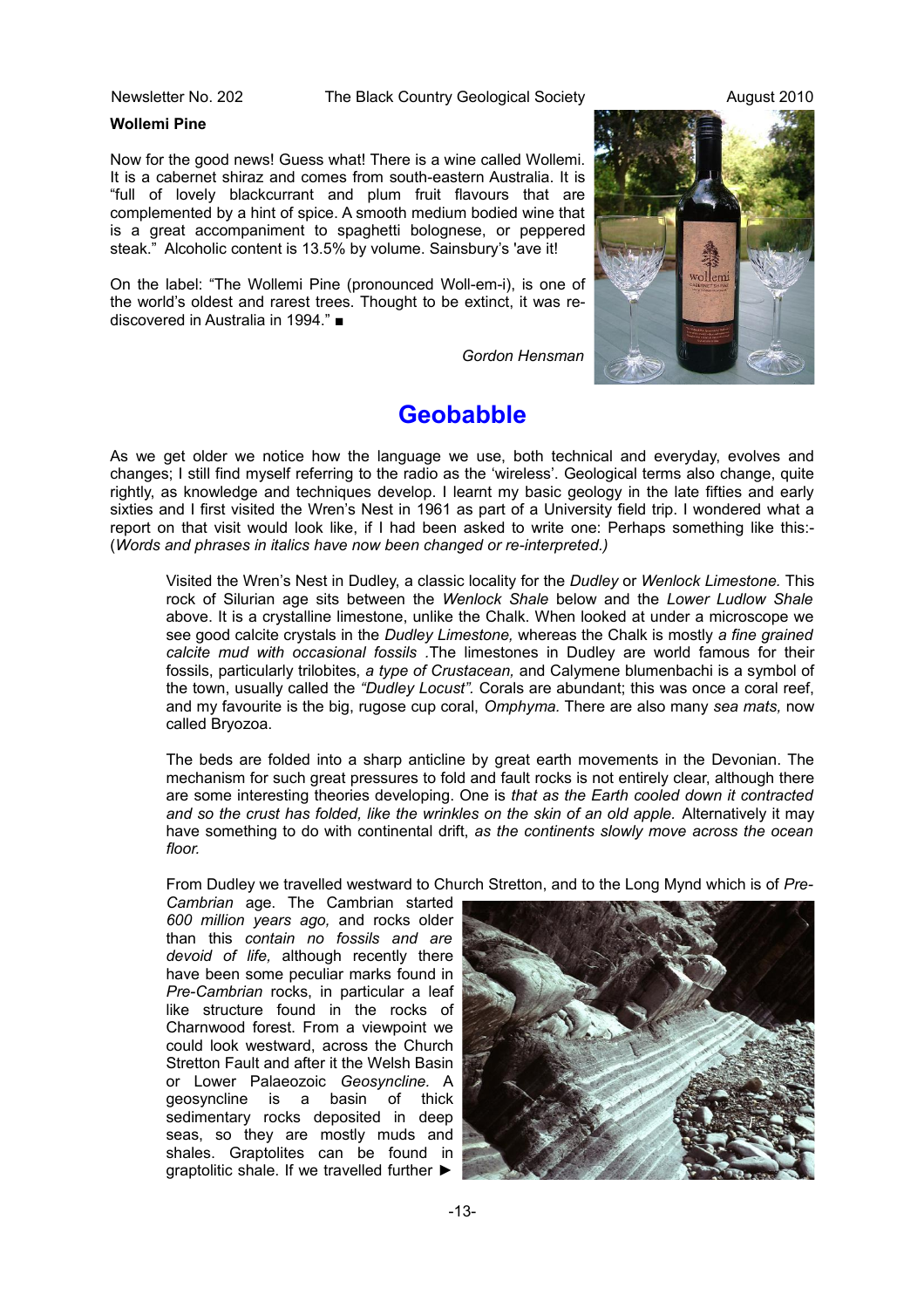Newsletter No. 202 The Black Country Geological Society August 2010

west to the coast we would be able to see the Aberystwyth Grits, (see photograph above) a sequence of alternating sandstones and mudstones. *It has been generally accepted that you can only find sandstone where there is energy to move the grains, and the shales are formed in quiet, deep water. This means that there must have been several changes in sea level to give shallow water for the sandstone and deep water for the mudstones.*

Silurian stratigraphical terminology has been changed, as have many of the fossil names; Omphyma is now called Ketophyllum. Plate tectonics was about to emerge as sea floor exploration and sophisticated geophysics developed. Similarly the electron microscope was waiting to have its enormous impact on identifying both rocks and fossils, particularly the organic nature of the Chalk. It would also open up the research into Precambrian sediments and the organic material therein and radiometric dating would become more accurate, allowing the age of the start of the Cambrian to be revised several times. The concept of a geosyncline is not entirely redundant, there will always be thick sedimentary basins; the breakthrough paper interpreting the Aberystwyth Grits as a turbidite deposit appeared in February 1957. There are several anachronisms here, but for convenience I have put developments over a brief period into one hypothetical time slot.

There are so many ideas that have been reinterpreted because of new evidence. You may know of others, or you may have other comments to make. Please do so through the Members' Forum. The only problem is that by doing so you are revealing your relative, even if not absolute, age. ■

*Bill Groves*

## **Members' Forum**

## **Letters/emails**

## **The Bushbury & Bognop Glacial Erratics**

Following on from the field trip to West Park, Wolverhampton earlier this year, here are some details on how to find further examples of the extensive glacial erratics to be found to the north of the City.

### **Bushbury Church**

Follow the Stafford Road (A449) north from the City Centre looking out for the crematorium signs which will lead directly to Bushbury. The church is on your right hand side immediately past Bushbury Nursery School. Plenty of parking spaces are available outside the



church and the erratics are obvious in the middle of the grassed area. Also look along the stone walls immediately

opposite this little green as further erratics have been incorporated into the stonework, the majority of which is made up of Permo-Triassic dressed blocks, presumably from the long closed Bushbury Hill quarries.

#### **Old Warstones Lane**

This site is some 6 miles from Bushbury Church but is easy to find by turning right out of the churchyard and following Bushbury Lane until the first turning on the right, Underhill Lane, immediately identifiable by Northicote Park Farm buildings on the corner. Continue along Underhill Lane to the junction with the Cannock Road (A460). Turn left and proceed along the A460, under the M54 until Shareshill sign is seen on the left. Take the next right turn, Hilton Lane, also signposted Hilton Hall. Carry on along Hilton Lane, and after passing over the M6, look for the next turning on the left which is Old Warstones Lane. It is possible to park alongside a small field entrance on ►